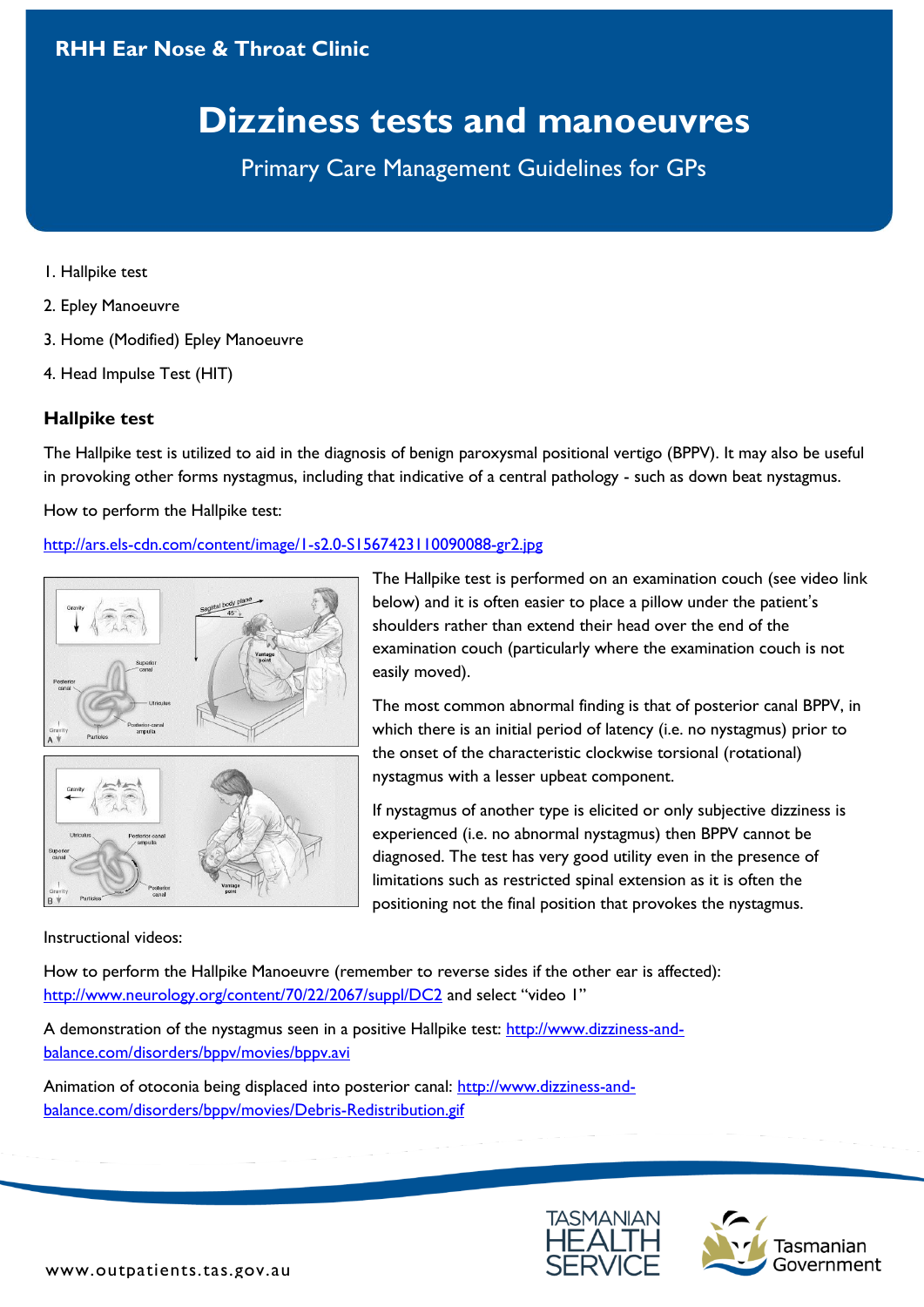#### Epley Manoeuvre

The Epley Manoeuvre is a particle repositioning manoeuvre that uses gravity to relocate free floating particles in the semicircular canal, back into the utricle which relieves vertigo in 80% of benign paroxysmal positional vertigo (BPPV) cases.

How to perform the Epley Manoeuvre:

<http://www.racgp.org.au/download/Documents/AFP/2013/January/February/201301handi.pdf>



The Epley Manoeuvre is generally carried out as a continuation of the Hallpike test.

1. The first two steps are identical to the Hallpike test. From the position in which the positive Hallpike test has been elicited, the patient's head is rotated 90 degrees for 20-30 seconds

2. Another 90 degree head rotation is performed as the patient rolls onto their side, and held for 20-30 seconds. The doctor should control the position of the patient's head as the natural inclination is often to raise the head prior to rotating it and this may disturb the canalith repositioning. In this position the patient is looking down onto the top of the examination couch, and further nystagmus and vertigo may be experienced, so reassurance may be warranted.

3. The final phase is for the patient to lower their legs over the edge of the couch and sit up sideways for 30 seconds. It is important to be prepared that the patient may feel transiently more dizzy following the Epley Maneuver and should be counseled to wait before leaving the surgery.

Instructional video:

<http://www.neurology.org/content/70/22/2067/suppl/DC2> and select "video 4"

\*Remember to reverse sides if other ear effected.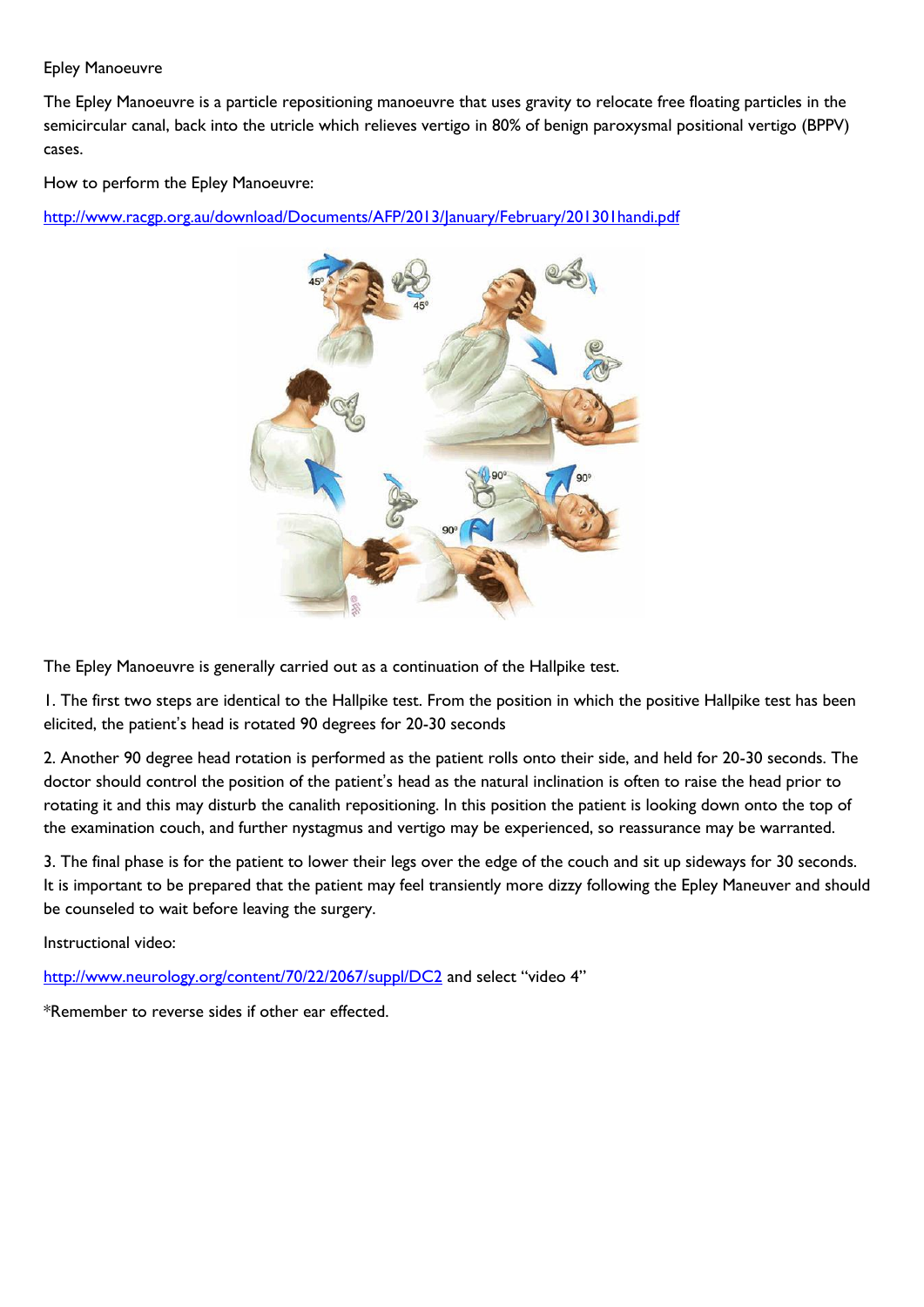## **Home (Modified) Epley Manoeuvre**

The modified Epley Manoeuvre is the preferred particle repositioning manoeuvre that is given to patients with posterior canal BPPV to perform at home. Note that posterior canal BPPV accounts for approximately 90% of BPPV cases.

Patient instructional hand-out:

Refer to<http://www.neurology.org/content/63/1/150/F1.expansion.html> to download a PowerPoint slide of the following instructions:



These instructions are for the Modified Epley procedure (MEP) for left ear posterior canal benign paroxysmal positional vertigo (PC-BPPV). For right ear BPPV, the procedure has to be performed in the opposite direction, starting with the head turned to the right side:

- 1. Start by sitting on a bed with your head turned 45° to the left. Place a pillow behind you so that on lying back it will be under your shoulders.
- 2. Lie back quickly with shoulders on the pillow, neck extended, and head resting on the bed. In this position, the affected (left) ear is underneath. Wait for 30 seconds.
- 3. Turn your head 90° to the right (without raising it), and wait again for 30 seconds.
- 4. Turn your body and head another 90° to the right, and wait for another 30 seconds.
- 5. Sit up on the right side. This maneuver should be performed three times a day. Repeat this daily until you are free from positional vertigo for 24 hours.

Instructional video:

\*Remember to reverse sides if the other ear effected.

[http://www.neurology.org/content/suppl/2004/07/26/63.1.150.DC1/video2.mpg.](http://www.neurology.org/content/suppl/2004/07/26/63.1.150.DC1/video2.mpg)